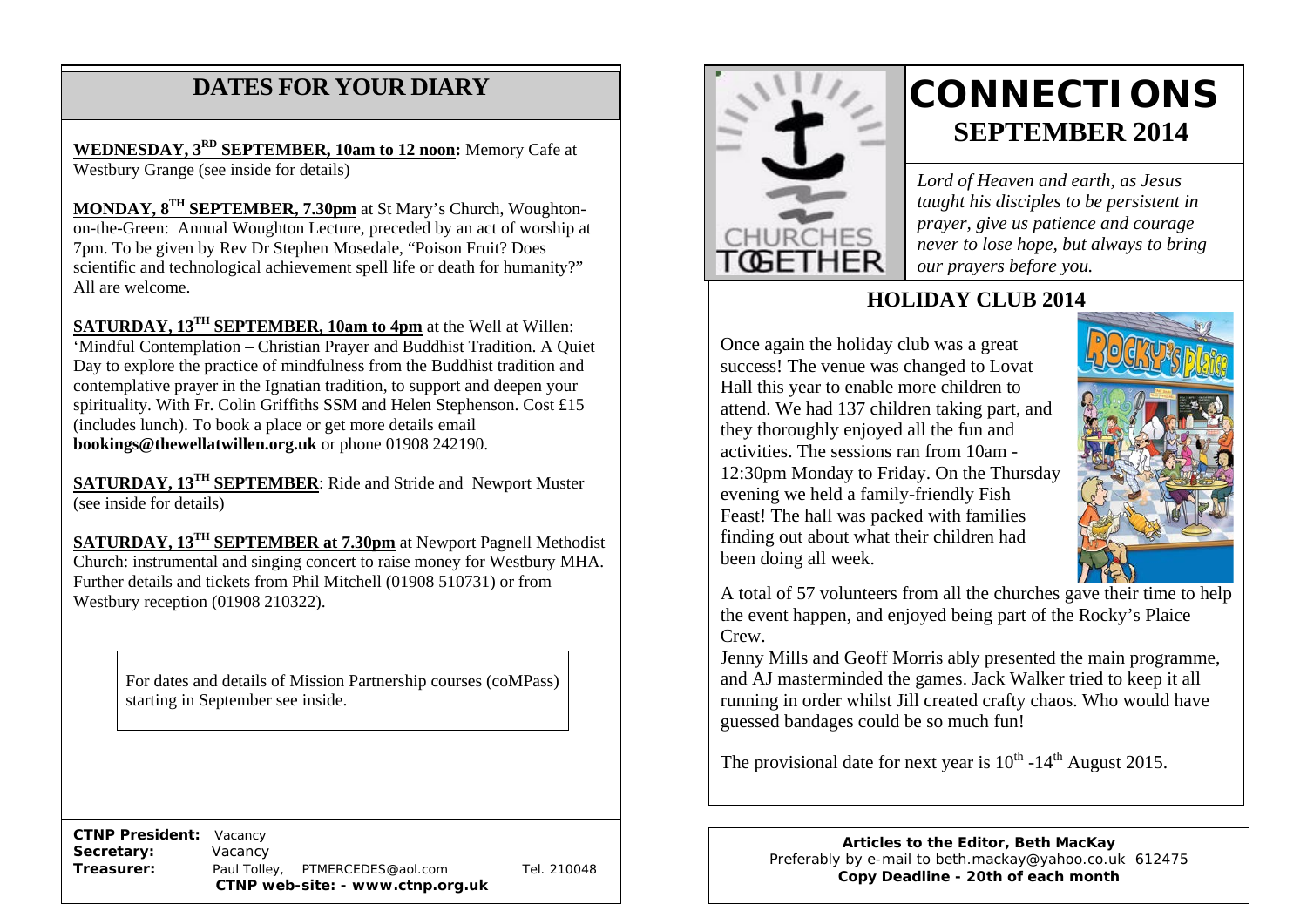### mee **LETTER FROM A MINISTER**

In the last month, I have been overwhelmed with images of suffering people in the news. We have seen displaced people in Iraq and bereaved casualties of war in the Middle East. It can be difficult to relate to such events when most of us have a roof over our heads, live in relative security and have something to eat every day. It somehow doesn't feel real. Even though most of these things are a distance away, they can leave us with feelings of fear and helplessness.

There are, however, things that we can do that can change these situations. We can give financially to humanitarian and church organisations who work directly on the ground. We can commit to pray specifically by keeping ourselves informed of events.

Closer to home, we can also come across situations that may leave us feeling vulnerable and fearful. Sometimes these things can be out of our control such as illness or injury. However, there are times and situations when we can do things to help.

We can respond to our neighbours when they are in need. We can encourage communication and be attentive to one another. Often people hurt one another because of misunderstanding or just because we don't listen or give time to process the other person's point of view. Charity begins at home when we choose to respond to those around us. We can practice love and generosity and make an impact just where we are.

*Birgitte Grace Chaplain, Westbury Grange*

# **Memory Cafe – 1st Wednesday of each month**

Come along to our Memory Cafe - a safe place where people living with dementia and their carers can find a warm welcome and support. The Cafe runs on the first Wednesday of each month from 10am to noon at Westbury Grange. Cost is £1.50 for tea/coffee, cake and a raffle. For more information phone 01908 210322.

#### **WINTER NIGHT SHELTER**

Just an early heads up for your diaries about the Winter Night Shelter. Last year around 50 adults were helped towards long term accommodation by the shelter which will operate again on Tuesday evenings through to Wednesday mornings at Lovat Hall.

Fancy a bigger role? Could you be a new team leader? Talk to Jack at the Baptist church via the office there. Phone 01908 618898 or email info@npbc.org.uk. Search for *Milton Keynes Night Shelter* for web updates.

Diary dates are as follows:

#### **Training for Team Leaders**:

• Thursday 23rd October 8-10pm Ridgeway Centre

#### **Training for Volunteers**:

- Saturday 8th November 9.30am -12.30 Stony Stratford.
- Saturday 29th November 9.30am -12.30 Stony Stratford.
- Saturday 6th December 9.30am -12.30 Stony Stratford.

#### **First duty at Lovat Hall**:

• Tuesday 2nd December/3rd December. Every Tues/Wed through to 10th March/11th March.

Just a reminder that we are still looking for a new CTNP President and Secretary. Neither role is hugely time consuming but both are important to the smooth running of CTNP activities. You'll find full details of these roles on our website at **www.ctnp.org.uk**. Please give this prayerful consideration and email **beth.mackay@yahoo.co.uk** if you think you might be able to help with either of these roles. We would love to hear from you!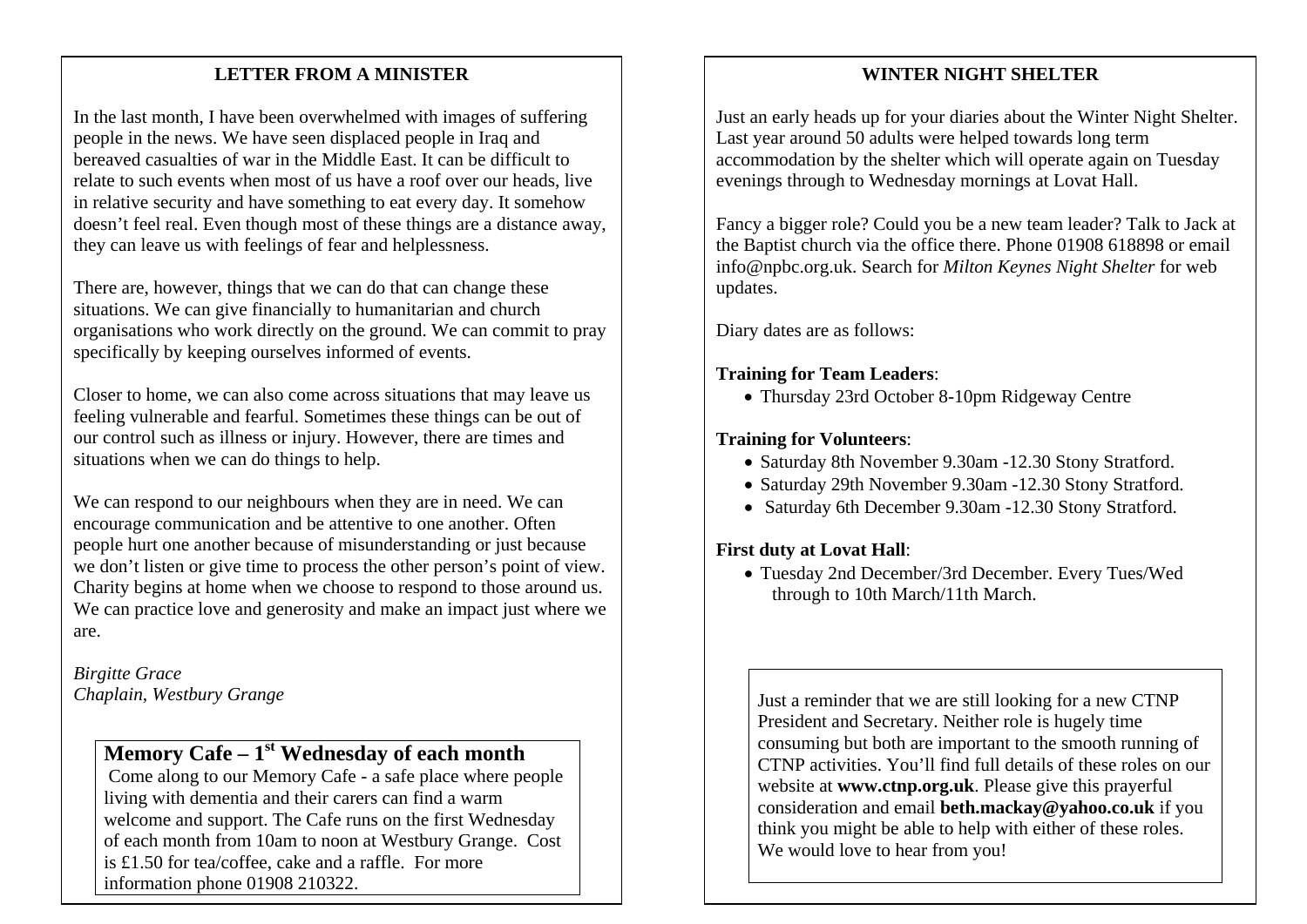



Those of you who attended the CTNP Forum in June will have heard Rev Canon John Robertson talking about **coMPass** − the new guide to adult learning about Christian faith across the Mission Partnership. Its purpose is to build capacity for mission by helping us all to find new or renewed excitement, depth and confidence in Christian faith. There are five different courses running this autumn and they are open to members of all the churches. Do consider enrolling on one or more of these courses if you can. There is a £40 fee for each full course but bursaries are available on application to the Mission Partnership.

**"Journeying into Prayer"** with Liz Baker. Mondays at 7.45 pm starting September 29th at Holy Cross Two Mile Ash.

**"How to Read the Bible"** with Steve Chilcraft. Tuesdays 7.45 pm starting 23rd September at the Church of Christ the Cornerstone.

**"Human Identity in a Risky New World"** with Stephen Mosedale. Wednesdays 7.45 pm starting Wednesday 3rd September at Stony Stratford Methodist Church.

**"Understanding Faith"** with John Robertson**.** Thursdays 7.45 pm starting 2<sup>nd</sup> October at Christ Church, Stantonbury.

**"Work Matters: the Place of Work in our Faith Journeys"** with Stephen Norrish Thursdays 7.45 pm starting 2nd October at the Christian Foundation , Wolverton.

For more information or to enrol on a course go to the Mission Partnership website **www.missionpartnership.org.uk**. Here you can download a form and pay via PayPal or by returning the form to the Mission Partnership office. Alternatively pick up a leaflet from your local church. If you have any problems you can e-mail the office at missionpartnership@talktalk.net or tel: 01908 311310.